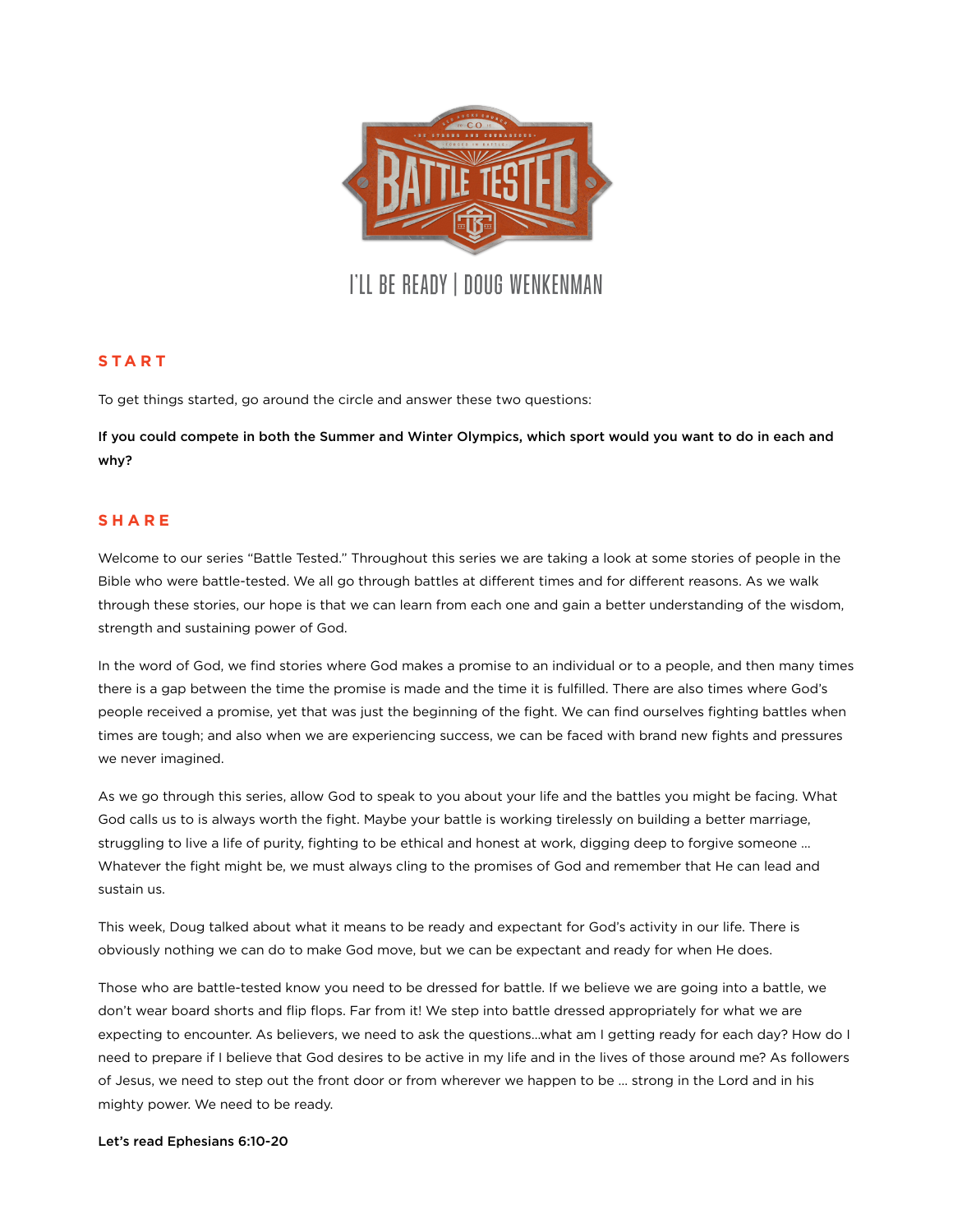When we think of our struggles in life, we tend to think of the physical world. What does Paul tell us we really struggle against?

What is the significance of each part of the full armor of God?

Specifically, what do you think it means in everyday living for believers to have their "feet fitted with the readiness that comes from the gospel of peace?"

## **GROW**

"What comes to our minds when we think about God is the most important thing about us. The history of mankind will probably show that no people has ever risen above its religion, and man's spiritual history will positively demonstrate that no religion has ever been greater than its idea of God." - A.W. Tozer (Knowledge of the Holy)

If we are to be expectant and ready, we will have to be purposeful about our thought life. What goes through our minds when we think of God is of utmost importance to how we live our lives. If our thoughts are that God is distant, weak, or very much disconnected from our everyday lives, then we will falsely believe those things and live accordingly. We will live with a sense of feeling powerless, with a lack of love and despair which makes it impossible to view ourselves or others as loveable and valuable. However, if our thoughts are focused on the truth that God is strong, loving, active and continually at work in our lives and those around us, then we are going to live quite differently. Keeping our thoughts continually on the truth of God will free us to think and live differently, defying our natural gravitation toward selfishness, powerlessness, and despair. God is calling us to be ready, expectant, and to be a people of influence in our culture. This starts with how we really think.

#### Let's read Philippians 4:4-9

In Anders, M. (1999). Galatians-Colossians (Vol. 8, p. 262) we look at how these qualities in our thought life apply to our every-day lives:

Continuing his strong imperative style, Paul suggested what should occupy our minds rather than anxiety and worry. Paul understood the influence of one's thoughts on one's life. Right thinking is the first step toward righteous living. What is right thinking? It is thinking devoted to life's higher goods and virtues. Thus Paul picked up a practice from secular writers of his day and listed a catalog of virtues that should occupy the mind. Such virtues are not limited to the Christian community but are recognized even by pagan cultures.

True is that which corresponds to reality. Anxiety comes when false ideas and unreal circumstances occupy the mind instead of truth. Ultimately, thinking on the truth is thinking on Jesus, who is the truth (John 14:6; Eph. 4:21). Noble refers to lofty, majestic, awesome things, things that lift the mind above the world's dirt and scandal. Right refers to that which is fair to all parties involved, that which fulfills all obligations and debts. Thinking right thoughts steers one away from quarrels and dissensions to think of the needs and rights of the other party. Pure casts its net of meaning over all of life from sexual acts to noble thoughts to moral and ritual readiness for worship. Thinking on the pure leads one away from sin and shame and toward God and worship. Lovely is a rare word referring to things that attract, please, and win other people's admiration and affection. Such thoughts bring people together in peace rather than separating them in fighting and feuding. Admirable is something worthy of praise or approval, that which deserves a good reputation. Pondering ways to protect one's moral and spiritual image in the community